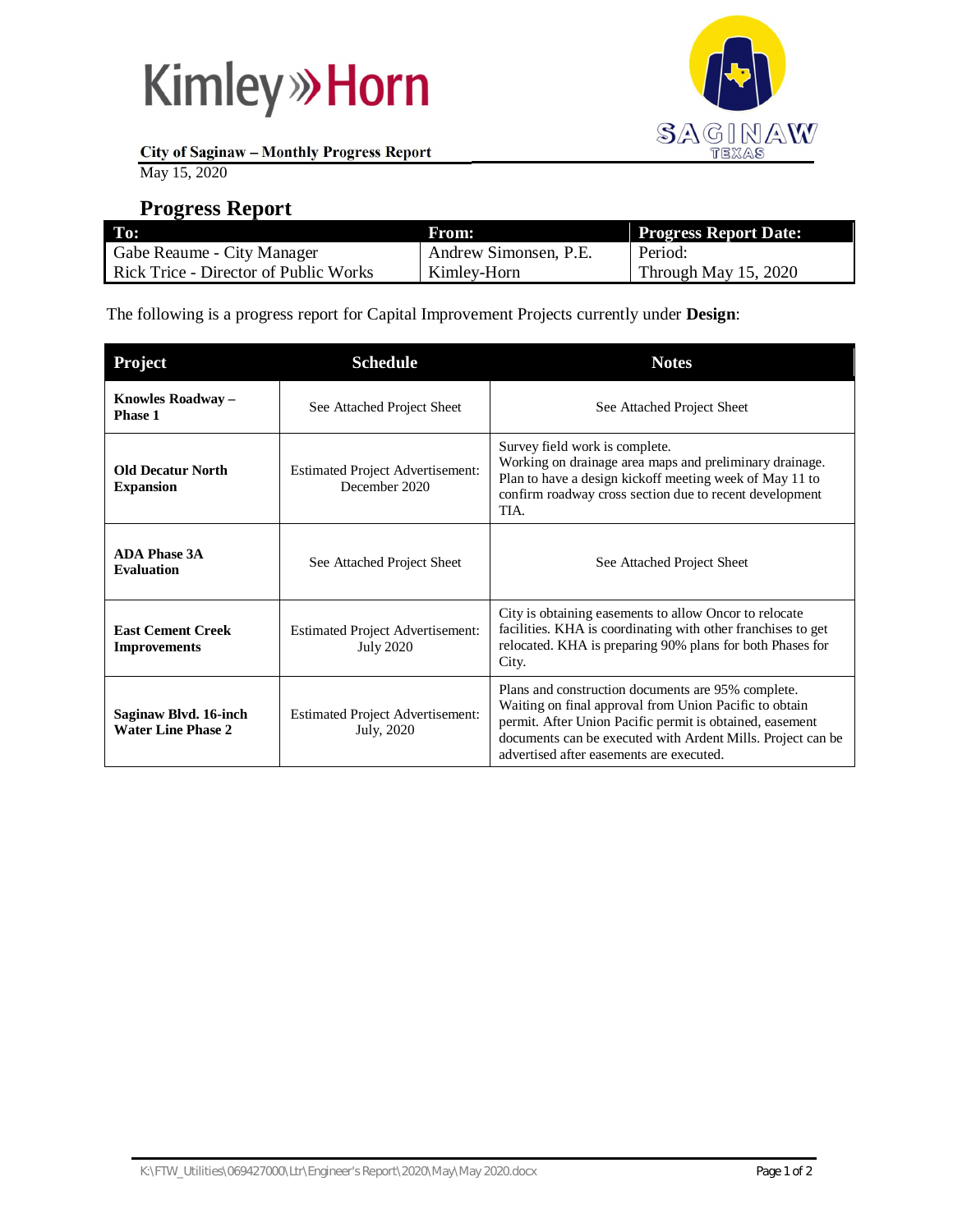# **Kimley» Horn**



#### **City of Saginaw – Monthly Progress Report**

May 15, 2020

The following is a progress report for Capital Improvement Projects currently under **Construction**:

| <b>Project</b>                                              | <b>Schedule</b>                                     | <b>Notes</b>                                                                       |
|-------------------------------------------------------------|-----------------------------------------------------|------------------------------------------------------------------------------------|
| <b>Bailey Boswell Overpass</b>                              | See Attached Project Sheet                          | See Attached Project Sheet                                                         |
| <b>McLeroy Curb</b><br>Replacement                          | Project Award:<br>June 2, 2020                      | Project bids opened. Preparing for council contract award.                         |
| <b>Police Department</b><br><b>Parking Lot</b>              | <b>Estimated Walk Through:</b><br>June 15, 2020     | Project is actively under construction.                                            |
| <b>Fairmount 15-inch Sewer</b><br>Phase 1                   | <b>Estimated Project Close Out:</b><br>May 15, 2020 | Project walk through has been completed, the project is<br>substantially complete. |
| <b>FM 156 Coordination and</b><br><b>Utility Relocation</b> | <b>Estimated Walk Through:</b><br>May 30, 2020      | Project is actively under construction.                                            |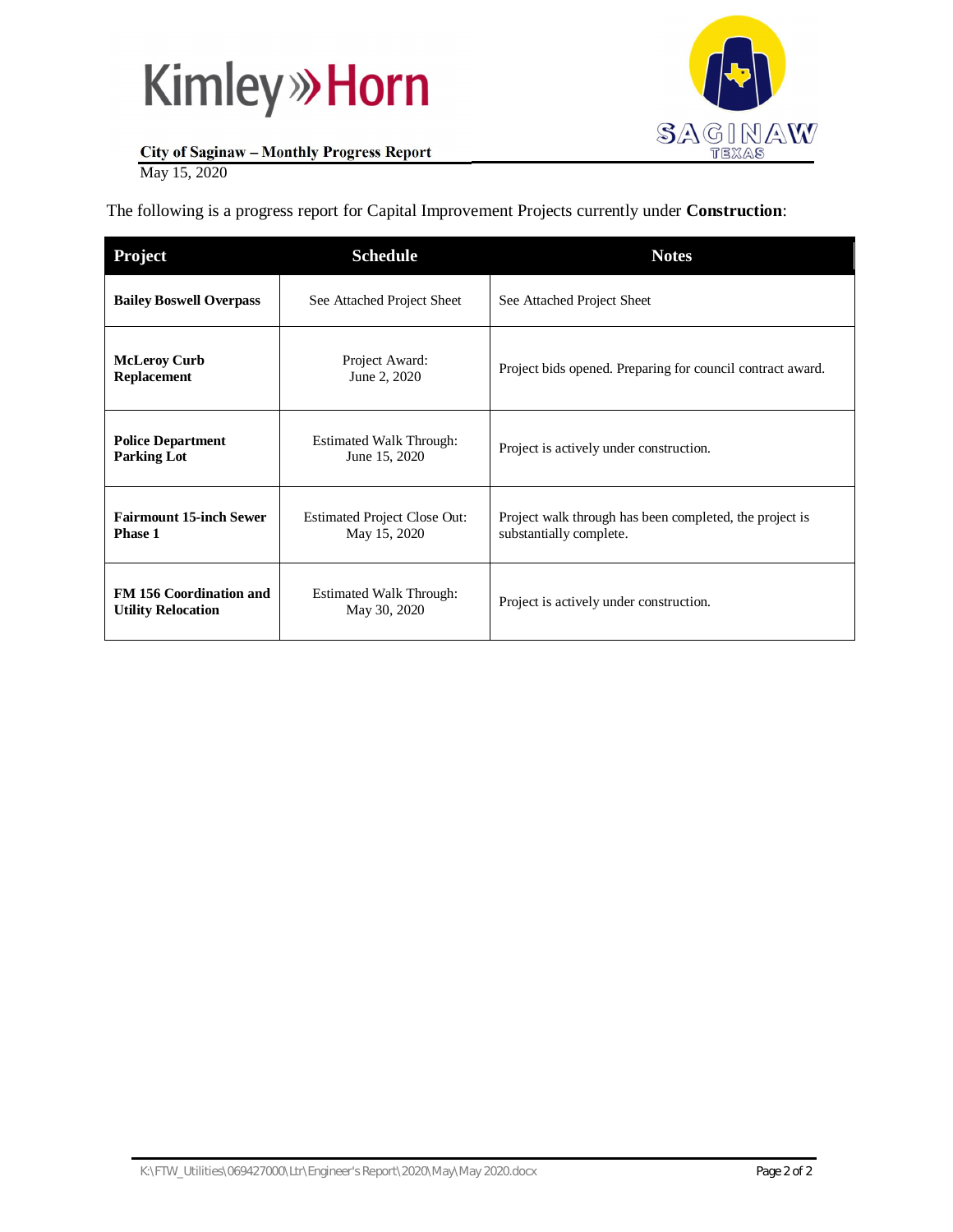May 8, 2020

# City of Saginaw

### **Project Status Report #2 April 20 – May 8**

| To:                                      | From:                                | Subject:                                                                        |
|------------------------------------------|--------------------------------------|---------------------------------------------------------------------------------|
| Rick Trice, P.E., CFM<br>City of Saginaw | Trenton Tidwell, P.E.<br>Kimley-Horn | Knowles Drive Roadway Improvements<br><b>Status Report</b><br>KHA No. 061003140 |

The following is a synopsis of the past three week's efforts and a forecast of what we plan to achieve the next month:

#### **The past three weeks:**

Major design tasks performed include:

- · Finalized the Phase 1 Knowles Drive profile.
- Finalized the proposed drainage area and runoff calculations.
- · Updated storm drain and inlet design based on profile updates throughout Phase 1.
- Finalized the WJ Boaz roundabout grading.
- · Requested locations of additional survey needed.
- Franchise utility coordination with AT&T
- · 30% Phase 4 Layout Signal pole and ramp placement, coordination with surveyor for POSE to ROW conversion.

#### **The next month (May 11 – June 1):**

Kimley-Horn plans to perform the following tasks:

- Create the preliminary plan for traffic control phases during construction.
- · Incorporate information provided by survey to determine profile grading tie-in locations.
- Finalized the Phase 2 and 3 Knowles Drive profiles.
- · Determine driveway and side street profiles.
- Continue storm drain main and lateral design

Major coordination tasks include:

• Continue to coordinate with AT&T about potential Phase 1 utility conflicts and relocation.

| Copy to:         |                       | K:\FTW Roadway\061003132-Saginaw Knowles\DOC\Status Reports |
|------------------|-----------------------|-------------------------------------------------------------|
| City of Saginaw: | Kimley-Horn Staff:    |                                                             |
| Gabe Reaume      | Dana Shumard, P.E.    | Nikki Elliott, EIT                                          |
| Dolph Johnson    | Trenton Tidwell, P.E. | Jake Roepke, EIT                                            |
| Randy Newsom     | Misty Christian, P.E. | Michelle Mata, EIT                                          |
|                  | Andrew Simonsen, P.E. | Nick Sopko, EIT                                             |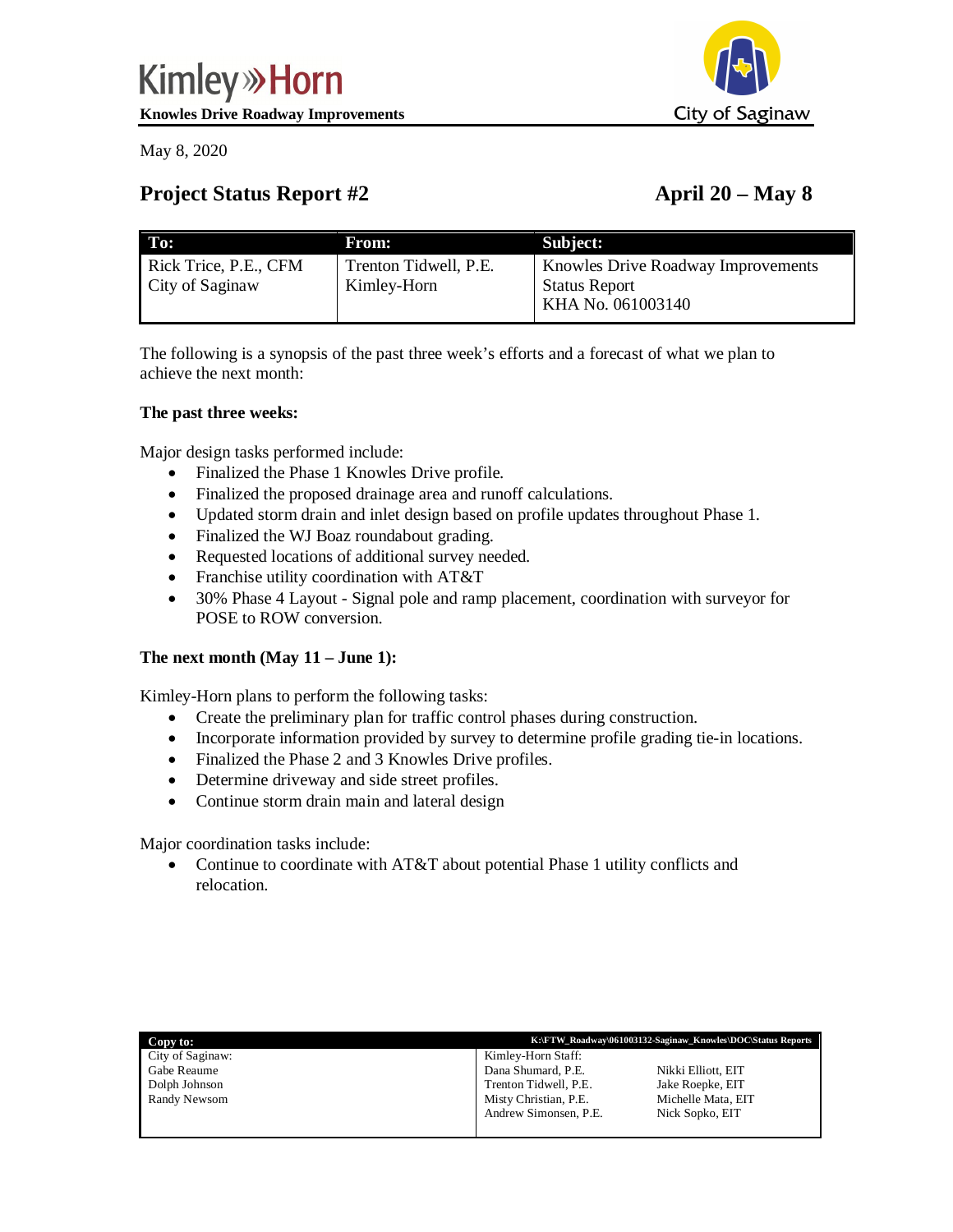## Kimley»Horn ARCCESSOLOGY



#### **MONTHLY PROJECT PROGRESS REPORT CITY OF SAGINAW ADA TRANSITION PLAN PHASE 3A**

| CONSULTANT:      |
|------------------|
| PROJECT:         |
| KHA PROJECT NO.: |

**NOTICE TO PROCEED:** February 2, 2020

Kimley-Horn and Associates, Inc. **ADA Transition Plan Phase 3A KHA PROJECT NO.:** 061003139

**DATE:** May 8, 2020 **REPORT NO:** 2 **PROJECT MANAGER:** Matt Pool, P.E. **COMPLETION DATE:** September 2020 **REPORTING PERIOD:** February 2, 2020 to April 30, 2020

**ON** SCHEDULE:  $X$  YES \_\_\_\_ NO

#### **ITEMS ACCOMPLISHED THIS PERIOD**

#### Task 1 – Project Management

- Project set-up complete
- · On-going maintenance of project records, budgets, and communications
- · Project schedule development

#### Task 2 – Self-Evaluation

#### **Public Outreach Survey and Wikimap**

• Not started

#### **Facility Reviews**

- · Buildings
	- o Not started
- Signalized Intersections
	- o Field work database setup complete
	- o Field work scheduled to be completed May-June
- · Sidewalk Corridors and Unsignalized Intersections
	- o Field work database setup in progress
	- o Coordinating on selection of 17 miles to be included in this project phase
	- o Field work scheduled to be completed May-June

#### Task 3 – Meetings

• Not scheduled

#### **ITEMS ANTICIPATED DURING NEXT 60 DAYS**

- Finalize sidewalk corridor selection and complete field evaluations
- Prepare online public access survey and wikimap for public input